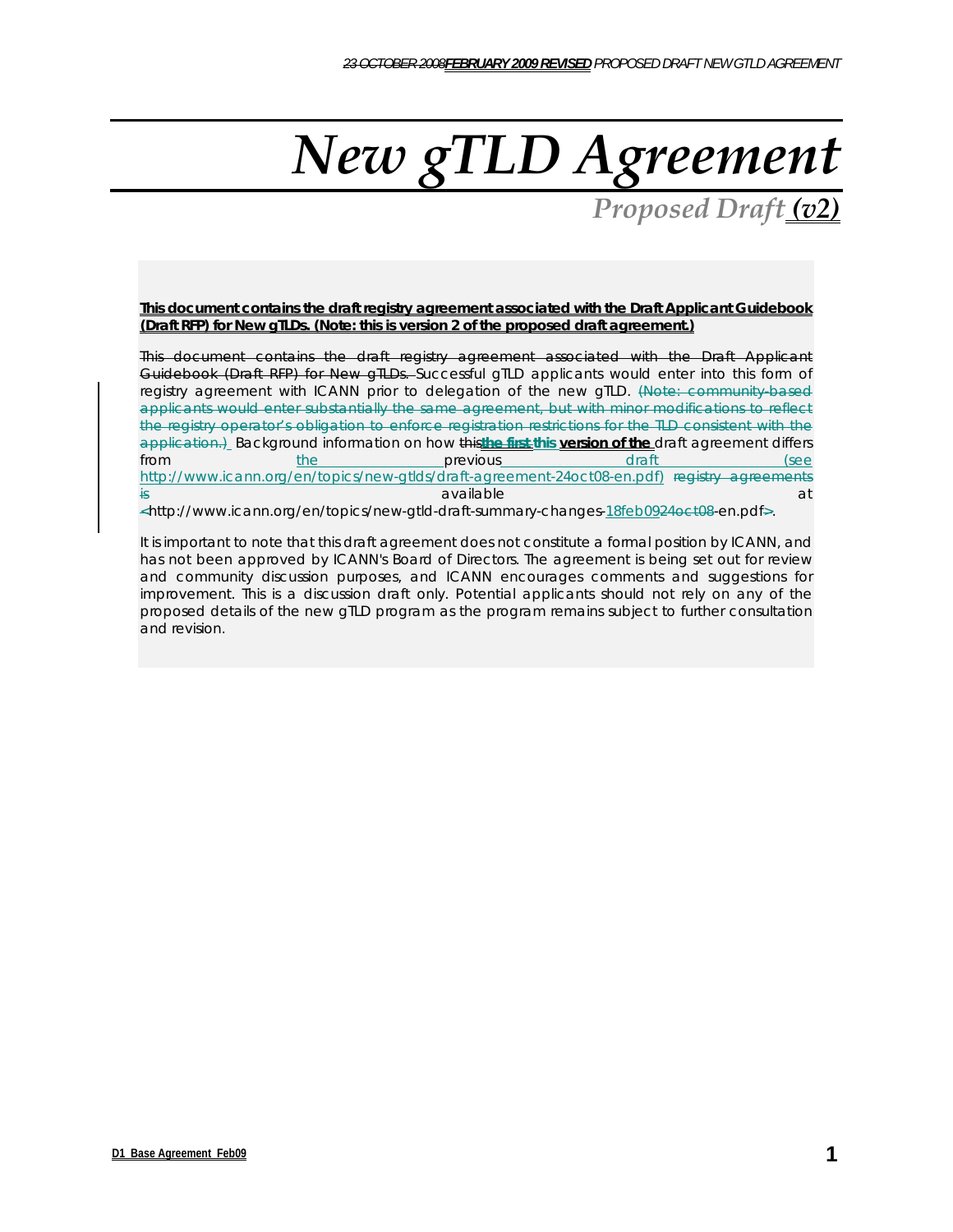# **REGISTRY AGREEMENT**

This REGISTRY AGREEMENT (this "Agreement") is entered into as of \_\_\_\_\_\_\_\_\_\_\_ (the "Effective Date") between Internet Corporation for Assigned Names and Numbers, a California nonprofit public benefit corporation ("ICANN"), and \_\_\_\_\_\_\_\_\_ a \_\_\_\_\_\_\_\_\_\_\_\_\_ ("Registry Operator").

#### **ARTICLE 1 DELEGATION AND OPERATION OF TOP-LEVEL DOMAIN**

Section 1.1 Domain and Designation. The Top-Level Domain to which this Agreement applies is \_\_\_\_ (the "TLD"). Upon the Effective Date and until the end of the term as defined in Section 4.1), ICANN designates \_\_\_\_\_\_\_\_\_\_ as the registry operator for the TLD, subject to the requirements and necessary approvals for delegation of the TLD and entry into the root-zone.

Section 1.2 Technical Feasibility of String. Certain**While ICANN has encouraged and will continue to encourage universal acceptance of all top-level domain strings across the Internet, certain** top-level domain strings may encounter difficulty in acceptance by ISPs and webhosters and/or validation by web applications. Registry Operator shall be responsible for ensuring to its satisfaction the technical feasibility of the TLD string prior to entering into this Agreement.

Section 1.3 Statements of Registry Operator. Registry Operator represents and warrants that all **material** information provided and statements made in connection with the registry TLD application and during the negotiations of this Agreement were true and correct in all material respects **at the time made**, and that such information or statements continue to be true and correct in all material respects as of the Effective Date **except as otherwise disclosed in writing by Registry Operator to ICANN**.

#### **ARTICLE 2 COVENANTS OF REGISTRY OPERATOR**

Registry Operator covenants and agrees with ICANN as follows:

Section 2.1 Compliance with Consensus Policies and Temporary Policies. Registry Operator shall comply with and implement all Consensus Policies and Temporary Policies existing as of the Effective Date and adopted thereafter as set forth**found** at <http://www.icann.org/general/consensus-policies.htm>.**, as of the Effective Date and as may in the future be developed and adopted in accordance with ICANN's Bylaws, provided such** Consensus Policies**Polices** and Temporary Polices**Policies** are policies that are established**adopted** in accordance with the procedure and relate to those topics and subject to those limitations set forth at [see specification 1]\*.

Section 2.2 Data Escrow. Registry Operator shall comply with the registry data escrow procedures posted at [see specification 2]\*.

Section 2.3 Monthly Reporting. Within 20 days following the end of each calendar month, Registry Operator shall deliver to ICANN a report in the format posted at [see specification 3]\*. ICANN may audit Registry Operator's books and records relating to data contained in monthly reports from time to time upon reasonable advance written notice, provided that such audits will not exceed one per quarter. Any such audit will be at ICANN's cost, unless such audit is related to a discrepancy or discrepancies in the data provided by Registry Operator in excess of 5% to ICANN's detriment. In the latter event, Registry Operator shall reimburse ICANN for all reasonable costs and expenses associated with such audit, which reimbursement will be paid together with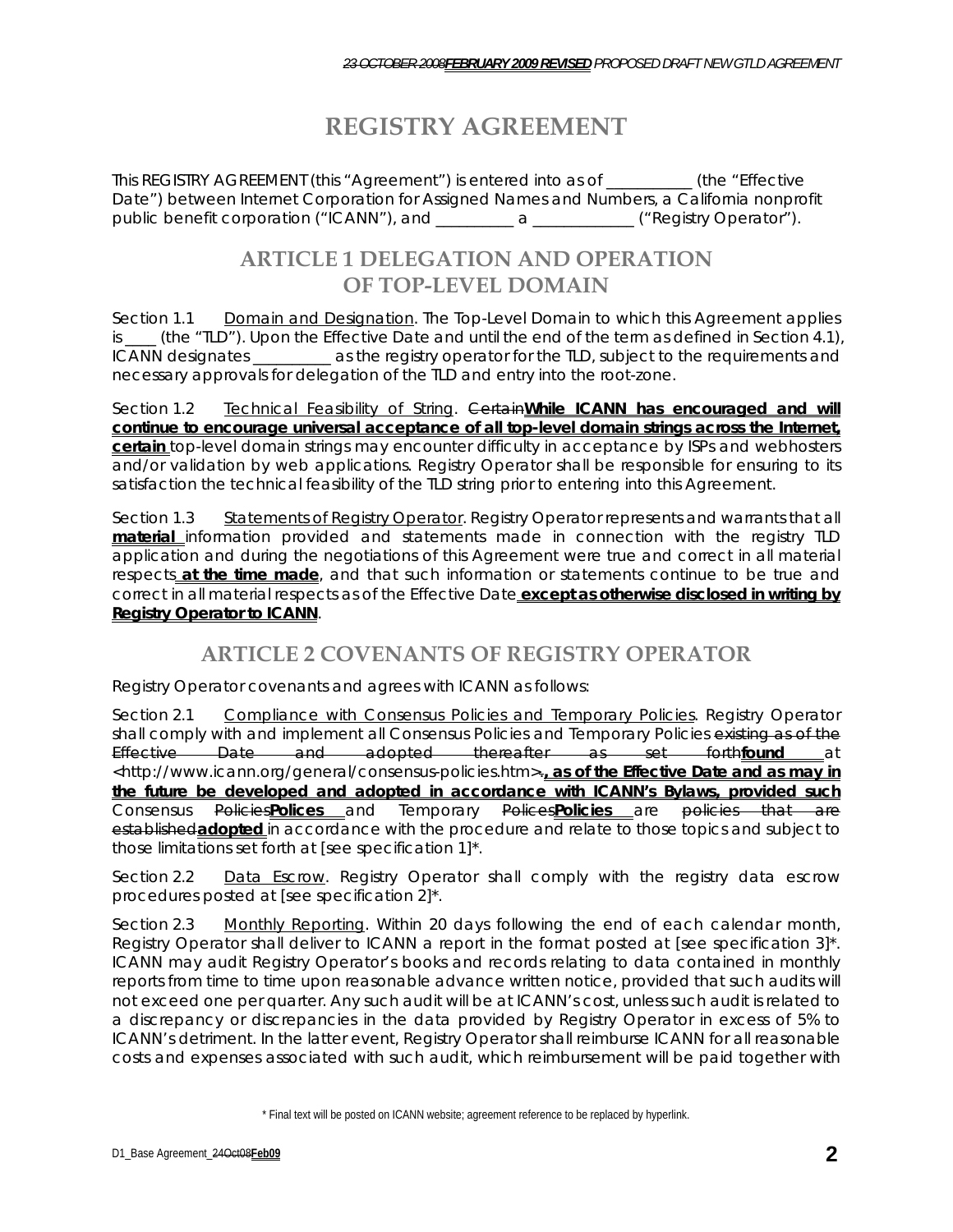the next Registry-Level Fee payment due following the date of transmittal of the cost statement for such audit.

Section 2.4 Publication of Registration Data . Registry Operator shall provide public access to registration data in accordance with the specification posted at [see specification 4]\*.

Section 2.5 Registration Restrictions**Reserved Names**. Except to the extent that ICANN otherwise expressly authorizes in writing, Registry Operator shall reserve from initial (i.e. other than renewal) registration all strings that appear on the Schedule of Reserved Names posted at [see specification 5]\*.

Section 2.6 Functional and Performance Specifications. Functional and Performance Specifications for operation of the TLD will be as set forth at [see specification  $6$ ]<sup>\*</sup>. Registry Operator shall comply with and keep technical and operational records sufficient to evidence compliance with such specifications for at least one year, which records ICANN may audit from time to time upon reasonable advance written notice, provided that such audits will not exceed one per quarter. Any such audit will be at ICANN's cost.

Section 2.7 Protection of Legal Rights of Third Parties. Registry Operator must specify a process and procedures for launch of the TLD and initial registration-related and ongoing protection of the legal rights of third parties ("Rights Protection Mechanisms"), which shall at a minimum include those provisions set forth at [see specification 7]\*. Any changes or modifications to Registry Operator's Rights Protection Mechanisms following the Effective Date must be approved in advance by ICANN.

Section 2.8 Registrar Relations. [TBD- See paper to be posted on ICANN's web site discussing registrar marketplace issues.]

**Section 2.8 Use of Registrars. Registry Operator must use only ICANN accredited registrars in registering domain names. Affiliates of Registry Operator may be ICANN-accredited registrars authorized to register names in the TLD, provided, however, that together they may act as registrar for no more than 100,000 names registered in the TLD. Registry Operator may not itself act as an authorized registrar for the TLD through the same entity that provides registry services. Registry Operator must provide non-discriminatory access to registry services to all ICANN accredited registrars that enter into and are in compliance with Registry Operator's registry-registrar agreement for the TLD. Registry Operator must use a uniform agreement with all registrars authorized to register names in the TLD, which may be revised by Registry Operator from time to time, provided however, that any such revisions must be approved in advance by ICANN.** 

Section 2.9 Transparency of Pricing for Registry Services. Registry Operator shall prominently post on its website an up to date listing of prices and policies relating to**provide no less than six months** notice **in advance** of **any** price changes**increase** for new and renewal domain name registrations, for transferring a**and shall offer** domain name registration from one ICANN-accredited registrar to another and**registrations** for each other registry service offered by Registry Operator ("Registry Services Policies")**periods of up to ten years**. Registry Operator **is not required to give notice of the imposition of the Variable Registry-Level Fee set forth in Section 6.4. Registry Operator** shall ensure through its Registry-Registrar Agreement that each ICANN-accredited registrar authorized to sell names in the TLD will clearly display at the time of registration a link to an ICANN-designated web page that ICANN will develop describing registrant rights and responsibilities and a link**. [Note: subject to** Registry Operator's Registry Services Policies**continuing community discussion.]**

Section 2.10 Contractual and Operational Compliance Audits. In addition to those audit rights set forth in Sections 2.3 and 2.6, ICANN may from time to time, at its expense, conduct contractual compliance audits to assess compliance **by Registry Operator** with **the termsits**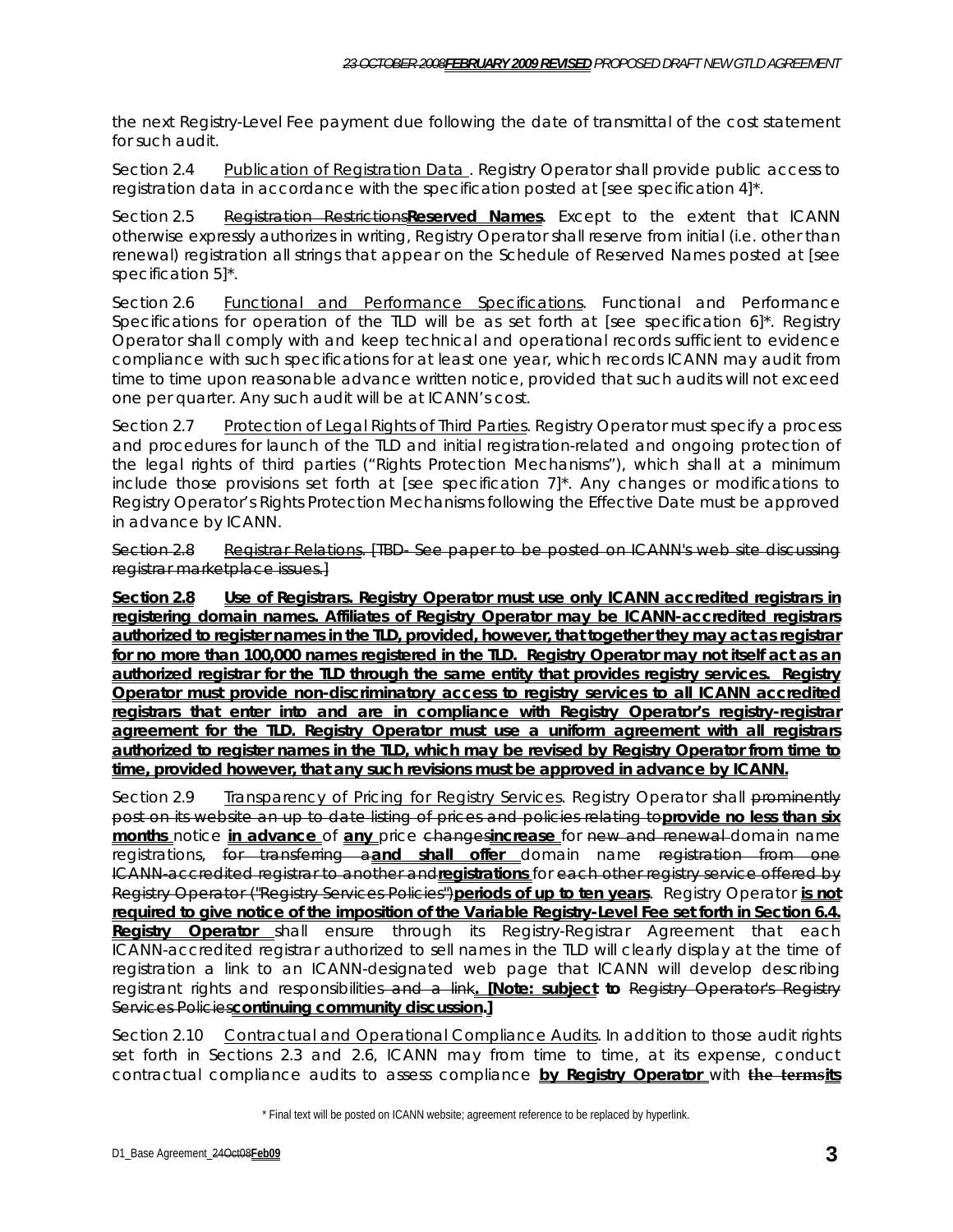**covenants contained in Section 2** of this Agreement. As part of any contractual compliance audit and upon request by ICANN, Registry Operator shall timely provide all responsive documents, data and any other information necessary to demonstrate Registry Operator's compliance with this Agreement. Upon no less than five days notice (unless otherwise agreed to by Registry Operator), ICANN may, as part of any contractual compliance audit, conduct site visits during regular business hours to assess compliance **by Registry Operator** with **the termsits covenants contained in Section 2** of this Agreement.

**(Section 2.11 (Note -- for Community-Based TLDs Only) Obligations of Registry Operator to TLD Community. Registry Operator shall establish registration policies in conformity with the application submitted with respect to the TLD for: (i) naming conventions within the TLD, (ii) requirements for registration by members of the TLD community, and (iii) use of registered domain names in conformity with the stated purpose of the community-based TLD. Registry Operator shall operate the TLD in a manner that allows the TLD community to discuss and participate in the development and modification of policies and practices for the TLD. Registry Operator shall establish procedures for the enforcement of registration policies for the TLD, and resolution of disputes concerning compliance with TLD registration policies, and shall enforce such registration policies.)**

# **ARTICLE 3 COVENANTS OF ICANN**

ICANN covenants and agrees with Registry Operator as follows:

**Section 3.1 Open and Transparent. Consistent with ICANN's expressed mission and core values, ICANN shall operate in an open and transparent manner.**

**Section 3.2 Equitable Treatment. ICANN shall not apply standards, policies, procedures or practices arbitrarily, unjustifiably, or inequitably and shall not single out Registry Operator for disparate treatment unless justified by substantial and reasonable cause.**

Section 3.1**3.3** TLD Zone Servers and Nameservers. ICANN will use commercially reasonable efforts to ensure that any changes to the TLD zone server and nameserver designations submitted to ICANN by Registry Operator (in a format and with required technical elements specified by ICANN at http://www.iana.org/domains/root/ will be implemented by ICANN **within seven days or** as promptly as feasible following technical verifications.

Section 3.2**3.4** Root-zone Information Publication. ICANN's publication of root-zone contact information for the Registry TLD will include Registry Operator and its administrative and technical contacts. Any request to modify the contact information for the Registry Operator must be made in the format specified from time to time by ICANN at http://www.iana.org/domains/root/.

#### **ARTICLE 4 TERM AND TERMINATION**

Section 4.1 Term. The term of this Agreement will be ten years from the Effective Date.

Section 4.2 Renewal. This Agreement will be renewed upon the expiration of the term set forth in Section 4.1 above and each successive term, unless an arbitrator or court has determined that Registry Operator has been in fundamental and material breach of **its covenants set forth in Article 2 of** this Agreement which remains**, or in default of its payment obligations under Article 6, and such breach or breaches remain** uncured **following notice by ICANN to Registry Operator**.

Section 4.3 **Termination by ICANN**. ICANN may terminate this Agreement if Registry Operator fails to cure any fundamental and material breach of Registry Operator's **covenants set forth in**  Article 2 or its payment obligations set forth in **Article 6 of** this Agreement within thirty (30)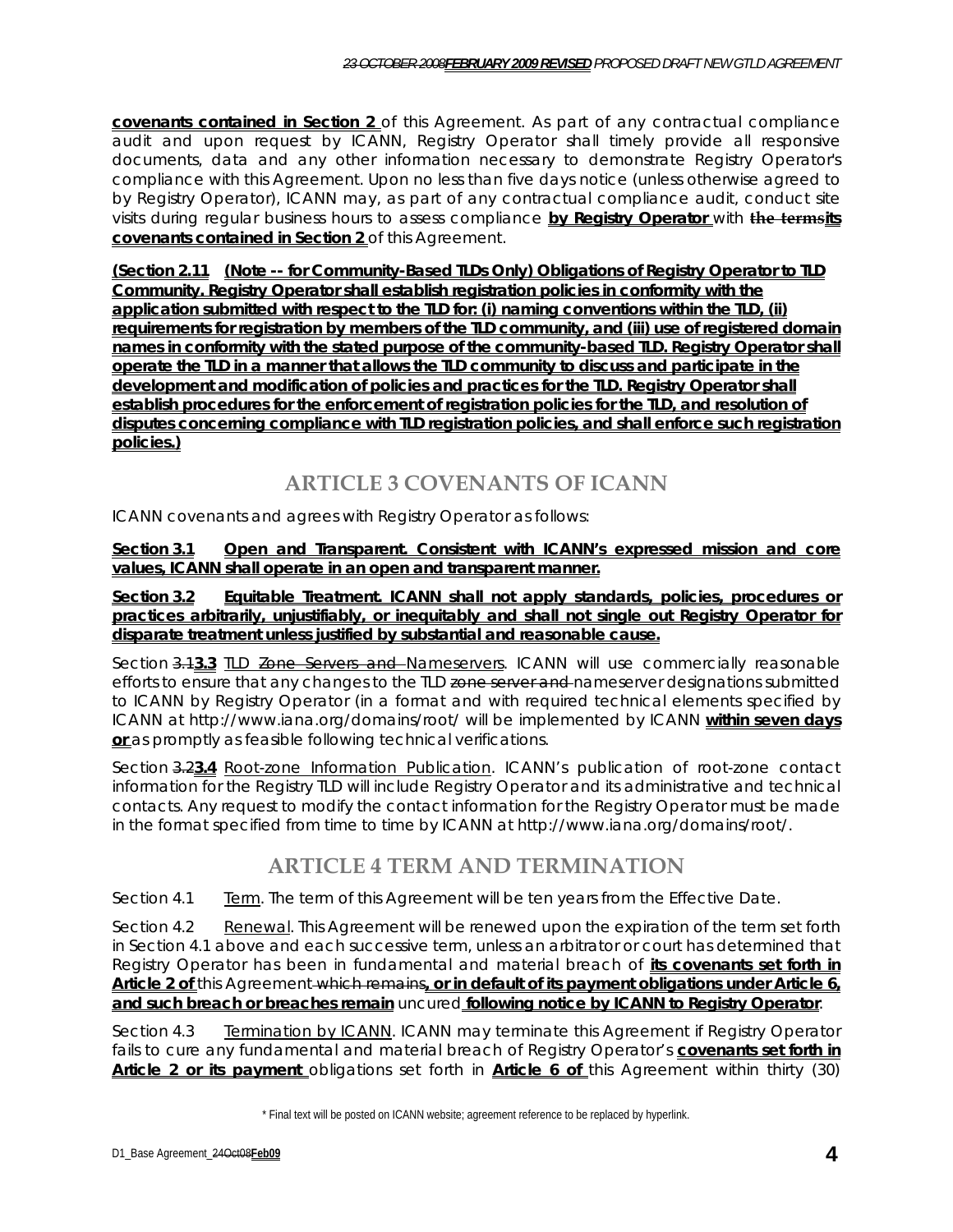calendar days after ICANN gives Registry Operator written notice of the breach, which notice will include with specificity the details of the alleged breach and an arbitrator or court has determined that Registry Operator is, in fundamental and material breach and has failed to cure such breach. Failure of Registry Operator to complete all testing and procedures necessary for delegation of the TLD into the root zone within 12 months of the Effective Date shall be considered a material and fundamental breach of Registry Operator's obligations hereunder and shall entitle ICANN, in its sole discretion, to terminate the Agreement with no further obligations of either party. Registry Operator may request an extension for up to additional 12 months for delegation if it can demonstrate that Registry Operator is working diligently and in good faith toward successfully completing the steps necessary for delegation of the TLD. Any fees paid by Registry Operator to ICANN prior to such termination date shall be retained by ICANN in full.

Section 4.4 Transition of Registry upon Termination of Agreement. Upon any termination of this Agreement, Registry Operator shall agree to provide ICANN or any successor registry authority that may be designated for the TLD with all data regarding operations of the registry for the TLD necessary to maintain operations and critical registry functions that may be reasonably requested in addition to that data escrowed in accordance with Section 2.2.

# **ARTICLE 5 DISPUTE RESOLUTION**

Section 5.1 Cooperative Engagement. Before either party may initiate arbitration pursuant to Section 5.2 below, ICANN and Registry Operator**, following initiation of good faith communications by either party,** must attempt to resolve the dispute by engaging in good faith communications between the parties**discussion** over a period of at least fifteen (15) calendar days.

Section 5.2 Arbitration. Disputes arising under or in connection with this Agreement, including requests for specific performance, will be resolved through binding arbitration conducted pursuant to the rules of the International Court of Arbitration of the International Chamber of Commerce ("ICC"). The arbitration will be conducted in the English language in front of a single arbitrator and will occur in Los Angeles County, California, USA. The prevailing party in the arbitration will have the right to recover its costs and reasonable attorneys' fees, which the arbitrators shall include in their awards. In any proceeding, ICANN may request the appointed arbitrator award punitive or exemplary damages**, or operational sanctions (including without limitation an order temporarily restricting Registry Operator's right to sell new registrations)** in the event Registry Operator shall be shown to have been repeatedly and willfully in fundamental and material breach of this Agreement. In any litigation involving ICANN concerning this Agreement, jurisdiction and exclusive venue for such litigation will be in a court located in Los Angeles County, California, USA; however, the parties will also have the right to enforce a judgment of such a court in any court of competent jurisdiction.

Section 5.3 Limitation of Liability. ICANN's aggregate monetary liability for violations of this Agreement will not exceed the amount of Registry-Level Fees paid by Registry Operator to ICANN within the preceding twelve-month period pursuant to this Agreement (excluding the Variable Registry-Level Fee set forth in Section 6.4, if any). Registry Operator's aggregate monetary liability to ICANN for violations of this Agreement will be limited to the amount of fees paid to ICANN during the preceding twelve-month period (excluding the Variable Registry-Level Fee set forth in Section 6.4, if any), and punitive and exemplary damages, if any, in accordance with Section 5.2.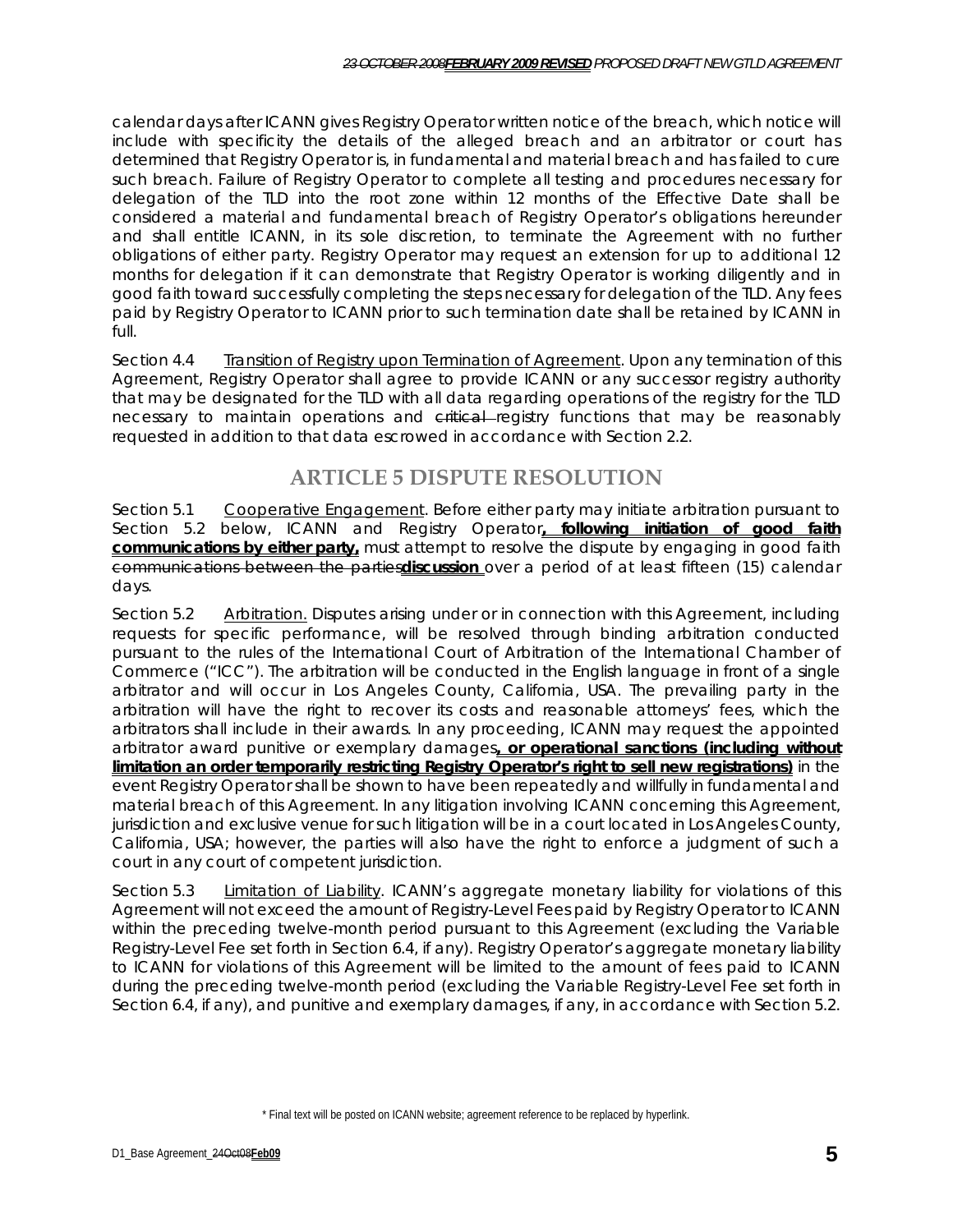#### **ARTICLE 6 FEES**

Section 6.1 Registry-Level Fees. Registry Operator shall pay ICANN a Registry-Level Fee equal to the greater of (i) the Registry Fixed Fee of US\$18,750**6,250** per calendar quarter or**and** (ii) the Registry-Level Transaction Fee-calculated per calendar quarter as follows. For any quarter in which the Registry-Level Transaction Fee as calculated in this Section 6.1 exceeds the Fixed Fee, then the Registry-Level Transaction Fee shall be paid. The Registry-Level Transaction Fee will be equal to the number of annual increments of an initial or renewal domain name registration (at one or more levels, and including renewals associated with transfers from one ICANN-accredited registrar to another**, each a "Transaction"**)**,** during the applicable calendar quarter multiplied by US\$0.25 (**, provided, however that** the "**Registry-Level** Transaction Fee") for calendar quarters during which the average annual price of registrations (including all bundled products or services that may be offered by Registry Operator **shall not apply until** and include or are offered in conjunction with a domain name registration) is equal to US\$5.00. For calendar quarters during which the average annual price of registrations is less**unless more** than US\$5.00, the Transaction Fee will be decreased by US \$0.01 for each US\$0.20 decrease**50,000 domain names are registered** in the average annual price of registrations below \$5.00, down**TLD and shall apply thereafter** to a minimum of US\$0.01 per transaction. For calendar quarters during which the average annual price of registrations is greater than US\$5.00, the Transaction Fee will be increased by US \$0.01 for each US\$0.20 increment in the average annual price of registrations above \$5.00**Transaction.** 

Section 6.2 Cost Recovery for RSTEP. Requests by Registry Operator for the approval of new or modifications to existing registry services are reviewed by ICANN and referred as appropriate to the registry services Technical Evaluation Panel ("RSTEP") pursuant to that process at http://www.icann.org/en/registries/rsep/. Registry Operator shall remit to ICANN the invoiced cost of the RSTEP review for new or modified registry services that are referred to the RSTEP within ten (10) business days of receipt of a copy of the RSTEP invoice from ICANN.

Section 6.3 Payment Schedule. Registry Operator shall pay the Registry-Level Fees specified in Section 6.1 and Section 6.4, if applicable, on a quarterly basis comprised of four equal payments by the 20th day following the end of each calendar quarter (i.e., on April 20, July 20, October 20 and January 20 for the calendar quarters ending March 31, June 30, September 30 and December 31) of the year to an account designated by ICANN.

Section 6.4 Variable Registry-Level Fee. For fiscal quarters in which ICANN does not collect a variable accreditation fee from all registrars, upon receipt of written notice from ICANN, Registry Operator shall pay ICANN a Variable Registry-Level Fee. The fee will be calculated by ICANN, paid to ICANN by the Registry Operator in accordance with the Payment Schedule in Section 6.2, and the Registry Operator will invoice and collect the fees from the registrars who are party to a Registry-Registrar Agreement with Registry Operator. The fee will be specified on a per-registrar basis, and will be required to be collected from all ICANN accredited registrars if collected from any. **The amount of the Variable Registry-Level Fee will be specified for each registrar, and may include both a per-registrar component and a transactional component. The transactional component of the Variable Registry-Level Fee shall be specified by ICANN in accordance with the budget adopted by the ICANN Board for each ICANN fiscal year but shall not exceed US \$0.25.**

Section 6.5 Additional Fee on Late Payments. For any payments thirty days or more overdue pursuant to Section 6.2, Registry Operator shall pay an additional fee on late payments at the rate of 1.5% per month or, if less, the maximum rate permitted by applicable law.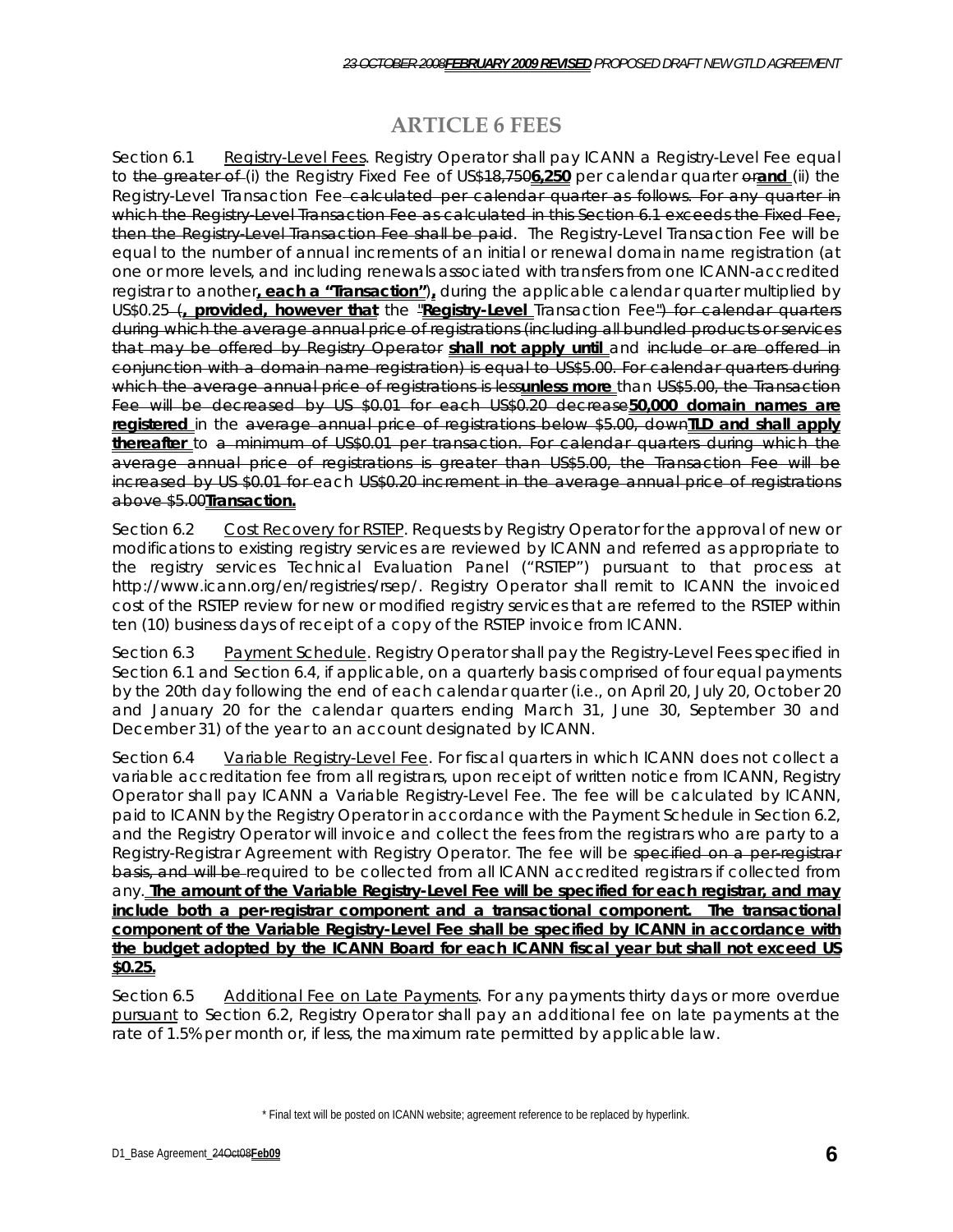# **ARTICLE 7 CHANGES AND MODIFICATIONS**

**(Note: Article 7 remains subject to continuing community discussion. For v2 of the proposed agreement, Sections 7.1 and 7.2 reflect proposed changes from the October 2008 version of the agreement intended to address public commentary on the proposed Article. These changes include adopting proposals to allow the veto of changes by a majority vote (greater than 50%) of the affected registry operators, prohibiting use of Article 7 to effect changes to certain provisions of the agreement, and providing for a "pre-consultation" period with registry operators regarding proposed changes.)** 

**Section 7.1 Evolution of Terms and Specifications. During the term of this Agreement, certain provisions of the Agreement and the specifications incorporated into this Agreement may be amended, modified, supplemented or updated in accordance with changing standards, policies and requirements pursuant to the process set forth in this Article 7, provided, however, that ICANN may not utilize this Article 7 to implement changes, modifications or amendments to Article 3 or Section 2.1 of the agreement or specification 1, or to change the process for adoption and implementation of new or modified Consensus Policies or Temporary Policies generally.** 

**Section 7.2 Process for Changes. The process for any changes, modifications or amendments to this form of registry agreement permitted by Section 7.1 shall be as follows:** 

**i. ICANN will provide an opportunity of no less than thirty (30) days for consultation with and consideration of input from registry operators that would be subject to the change;**

**ii. ICANN will publicly post on its web site for no less than thirty (30) days formal notice of any proposed changes, modifications or amendments to this form of registry agreement;** 

Section 7.1 Evolution of Terms and Specifications. During the term of this Agreement, certain provisions of the Agreement and the specifications incorporated into this Agreement may be amended, modified, supplemented or updated in accordance with changing standards, policies and requirements pursuant to the process set forth in this Article 7. Section 7.2 Notice of Changes. ICANN will publicly post on its web site for no less than thirty (30) days notice of any proposed changes, modifications or amendments to this form of registry agreement**iii**. Following such public notice period during which**and** ICANN will consider input from affected Registry Operators**Board approval with respect to material changes to the Agreement**, Registry Operator will be provided notice of the final terms of any changes, modifications or amendments to the terms of this Agreement, and/or the requirements, specifications, or processes incorporated into this Agreement at least ninety (90) days prior to the effectiveness thereof by the posting of a notice of effectiveness on ICANN's web site. Any such proposed changes, modifications or amendments may be disapproved within sixty (60) days from the date of notice of effectiveness of the change by either (i) two-thirds in number of the registry operators subject to the change or (ii) a two-thirds vote by the council of the ICANN Generic Names Supporting Organization (GNSO) pursuant to the GNSO's procedures (as the same may be modified from time to time) followed with respect to the review and consideration of new Consensus Polices. In the event that such modification or amendment is disapproved pursuant to the process set forth herein, the ICANN Board shall have thirty (30) days to override such disapproval if it can show that the modification or amendment is justified by a substantial and compelling need related to the security or stability of the Internet or the Domain Name System.**;**

**iv. Any such proposed changes, modifications or amendments may be disapproved within sixty (60) days from the date of notice of effectiveness of the change by a vote of more than half of the registry operators subject to the change;**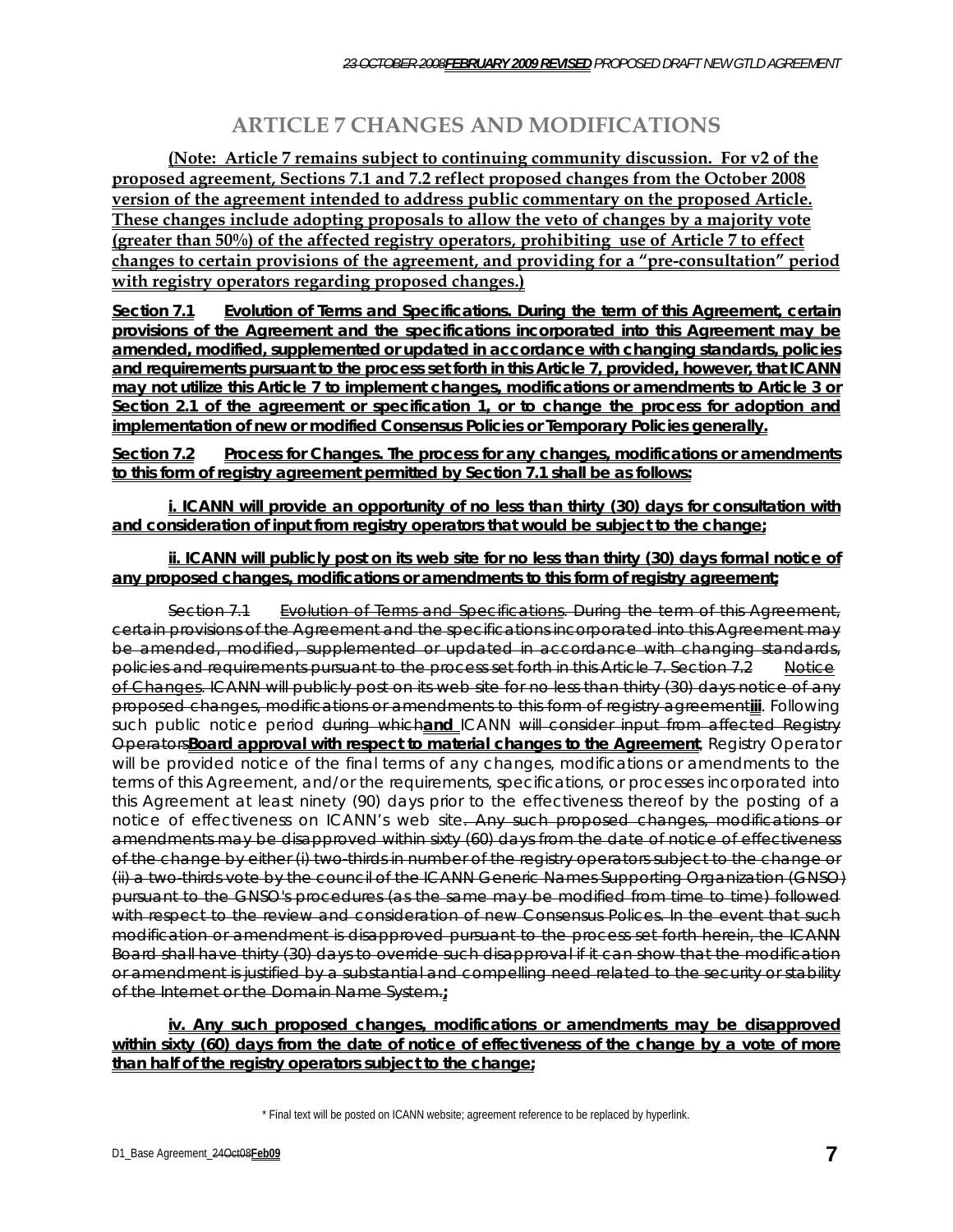**v. In the event that such change, modification or amendment is disapproved by affected registry operators pursuant to the process set forth herein, the ICANN Board by a two-thirds vote shall have thirty (30) days to override such disapproval if the modification or amendment is justified by a substantial and compelling need related to the security or stability of the Internet or the Domain Name System.**

#### **ARTICLE 8 MISCELLANEOUS**

Section 8.1 Indemnification of ICANN. Registry Operator shall indemnify and defend ICANN and its directors, officers, employees, and agents (collectively, "Indemnitees") from and against any and all third-party claims, damages, liabilities, costs, and expenses, including legal fees and expenses, arising out of or relating to Registry Operator's operation of the registry for the TLD or Registry Operator's provision of registry services; provided that Registry Operator shall not be obligated to indemnify or defend any Indemnitee to the extent the claim, damage, liability, cost, or expense arose due to a breach by ICANN of any obligation contained in this Agreement. This section will not apply to any request for attorneys' fees in connection with any litigation or arbitration between or among the parties.

Section 8.2 Indemnification Procedures. If any third-party claim is commenced that is indemnified under Section 8.1 above, the party against which such claim is commenced shall provide written notice thereof to the other party as promptly as practicable. Registry Operator shall be entitled, if it so elects, in a notice promptly delivered to ICANN, to immediately take control of the defense and investigation of such claim and to employ and engage attorneys reasonably acceptable to ICANN to handle and defend the same, at Registry Operator's sole cost and expense, provided that in all events ICANN will be entitled to control at its sole cost and expense the litigation of issues concerning the validity or interpretation of ICANN policies or conduct. ICANN shall cooperate, at Registry Operator's cost and expense, in all reasonable respects with Registry Operator and its attorneys in the investigation, trial, and defense of such claim and any appeal arising therefrom, and may, at its own cost and expense, participate, through its attorneys or otherwise, in such investigation, trial and defense of such claim and any appeal arising therefrom. No settlement of a claim that involves a remedy affecting ICANN other than the payment of money in an amount that is fully indemnified by Registry Operator will be entered into without the consent of ICANN. If Registry Operator does not assume full control over the defense of a claim subject to such defense in accordance with this Section, ICANN will have the right to defend the claim in such manner as it may deem appropriate, at the cost and expense of Registry Operator.

Section 8.3 No Offset. All payments due under this Agreement will be made in a timely manner throughout the term of this Agreement and notwithstanding the pendency of any dispute (monetary or otherwise) between Registry Operator and ICANN.

Section 8.4 Change in Control; Assignment and Subcontracting. Registry Operator will provide no less than ten (10) days advance notice to ICANN in accordance with Section 8.8 of any event or change of circumstance anticipated to result in a direct or indirect change of ownership or control of Registry Operator. Neither party may assign this Agreement without the prior written approval of the other party, which approval will not be unreasonably withheld. Notwithstanding the foregoing, ICANN may assign this Agreement in conjunction with a reorganization or re-incorporation of ICANN, to another nonprofit corporation organized for the same or substantially the same purposes. Registry Operator must provide notice to ICANN of any **material**  subcontracting arrangements, and any agreement to subcontract portions of the operations of the TLD must mandate compliance with all covenants, obligations and agreements by Registry Operator hereunder.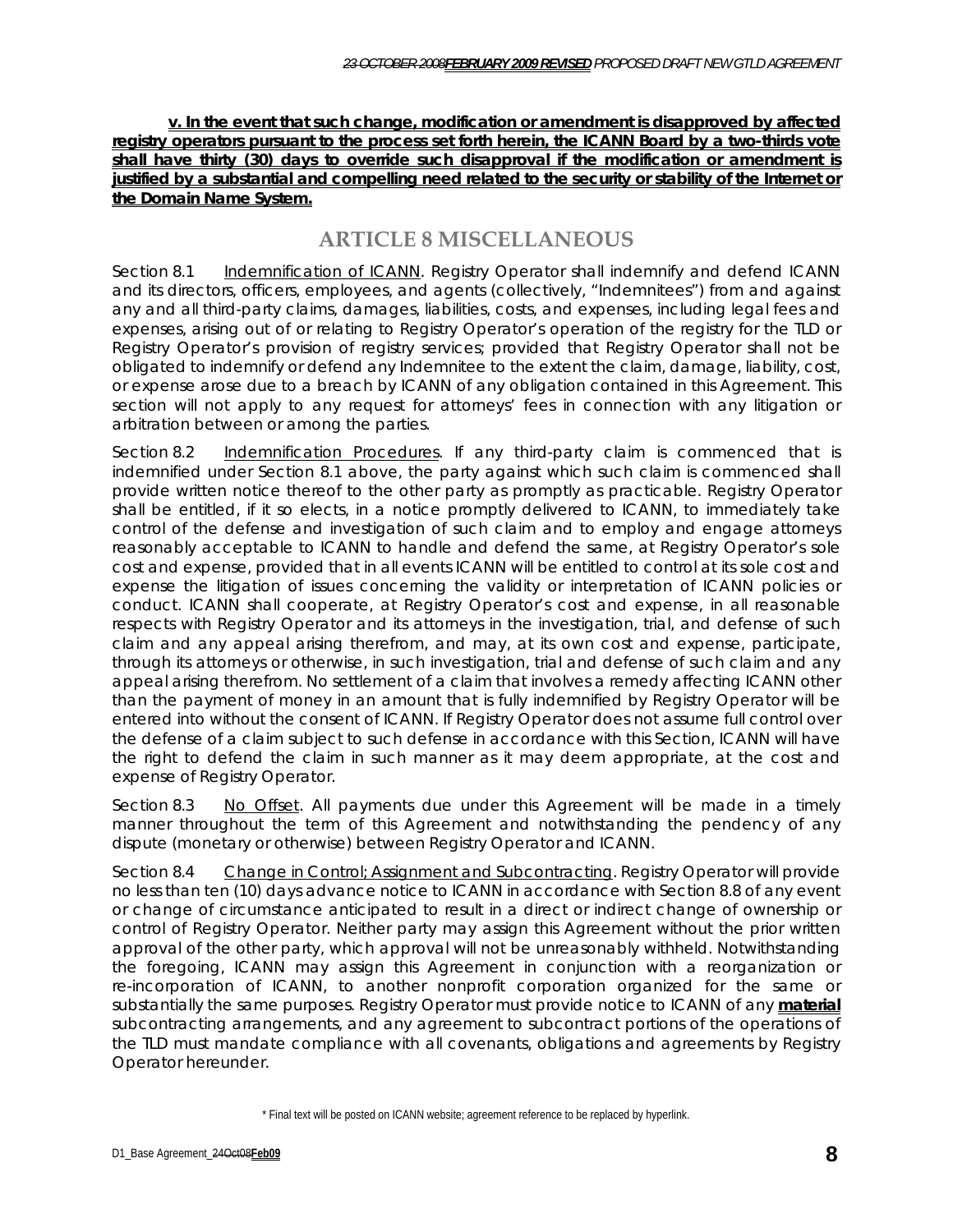Section 8.5 Amendments and Waivers. Except as set forth in Article 7, no amendment, supplement, or modification of this Agreement or any provision hereof will be binding unless executed in writing by both parties. Irrespective of the provisions of Article 7, ICANN and Registry Operator may at any time and from time to time enter into bilateral amendments and modifications to this Agreement negotiated solely between the two parties. No waiver of any provision of this Agreement will be binding unless evidenced by a writing signed by the party waiving compliance with such provision. No waiver of any of the provisions of this Agreement or failure to enforce any of the provisions hereof will be deemed or will constitute a waiver of any other provision hereof, nor will any such waiver constitute a continuing waiver unless otherwise expressly provided.

Section 8.6 No Third-Party Beneficiaries. This Agreement will not be construed to create any obligation by either ICANN or Registry Operator to any non-party to this Agreement, including any registrar or registered name holder.

Section 8.7 General Notices. All notices to be given under or in relation to this Agreement will be given either (i) in writing at the address of the appropriate party as set forth below or (ii) via facsimile or electronic mail. as provided below, unless that party has given a notice of change of postal or email address, or facsimile number, as provided in this agreement. Any change in the contact information for notice below will be given by the party within 30 days of such change. Notices, designations, determinations, and specifications made under this Agreement will be in the English language. Any notice required by this Agreement will be deemed to have been properly given (i) if in paper form, when delivered in person or via courier service with confirmation of receipt or (ii) if via facsimile or by electronic mail, upon confirmation of receipt by the recipient's facsimile machine or email server. Whenever this Agreement specifies a URL address for certain information or notice provided by ICANN, Registry Operator will be deemed to have been given notice of any such information when electronically posted at the designated URL. In the event other means of notice become practically achievable, such as notice via a secure website, the parties will work together to implement such notice means under this Agreement.

If to ICANN, addressed to: Internet Corporation for Assigned Names and Numbers 4676 Admiralty Way, Suite 330 Marina Del Rey, California 90292 Telephone: 1-310-823-9358 Facsimile: 1-310-823-8649 Attention: President and CEO With a Required Copy to: General Counsel Email: (As specified from time to time.)

If to Registry Operator, addressed to:



Telephone: Facsimile: Attention: With a Required Copy to: Email: (As specified from time to time.)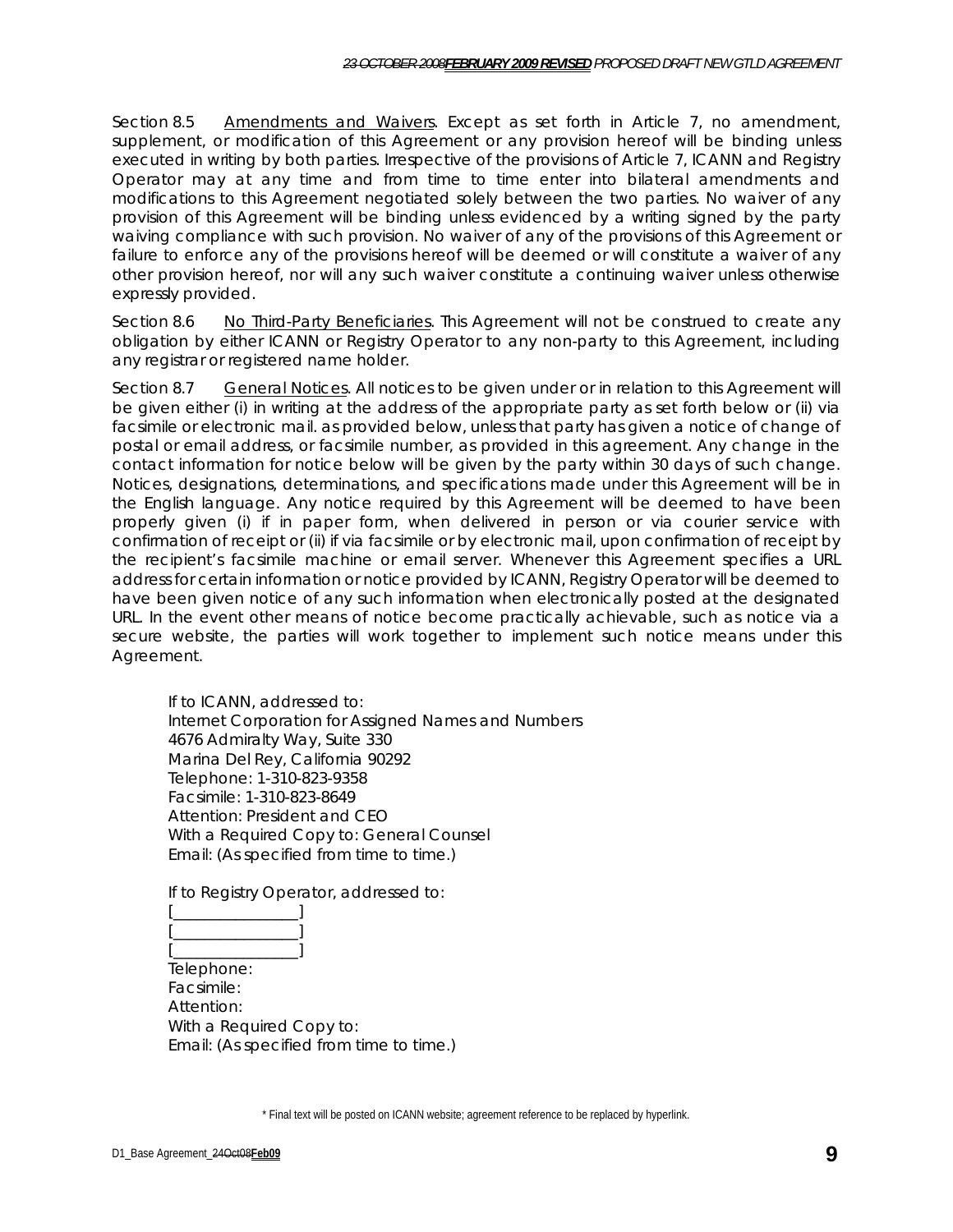Section 8.8 Entire Agreement. This Agreement (including those specifications and documents incorporated by reference to URL locations which form a part of it) constitutes the entire agreement of the parties hereto pertaining to the operation of the TLD and supersedes all prior agreements, understandings, negotiations and discussions, whether oral or written, between the parties on that subject.

Section 8.9 English Language Controls. Notwithstanding any translated version of this Agreement and/or specifications that may be provided to Registry Operator, the English language version of this Agreement and all referenced specifications are the official versions that bind the parties hereto. In the event of any conflict or discrepancy between any translated version of this Agreement and the English language version, the English language version controls. Notices, designations, determinations, and specifications made under this Agreement shall be in the English language.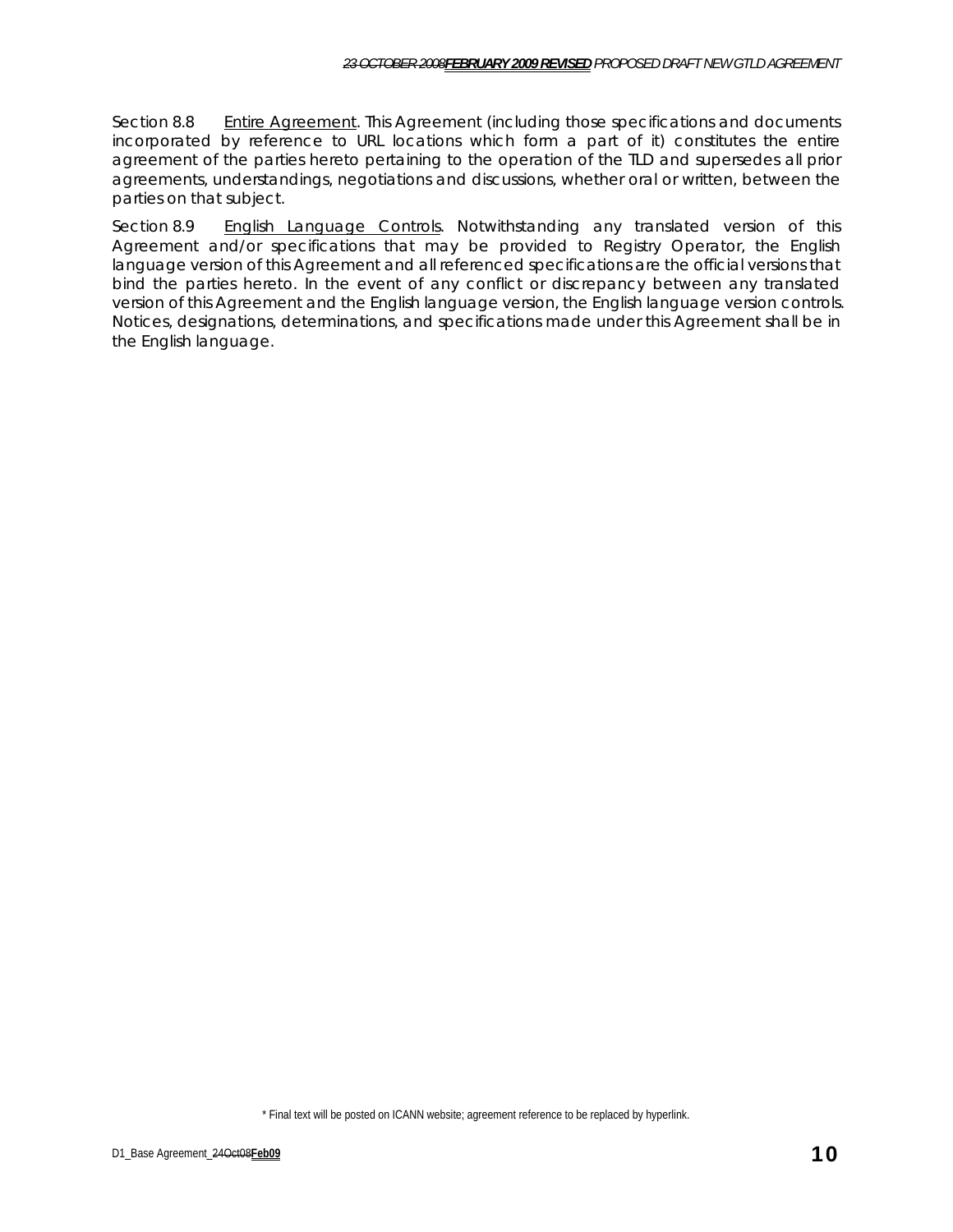INTERNET CORPORATION FOR ASSIGNED NAMES AND NUMBERS

By: \_\_\_\_\_\_\_\_\_\_\_\_\_\_\_\_\_\_\_\_\_\_\_\_\_\_\_\_\_  $\lceil$ 

 President and CEO Date:

[Registry Operator]

| …     |  |
|-------|--|
|       |  |
|       |  |
| Date: |  |